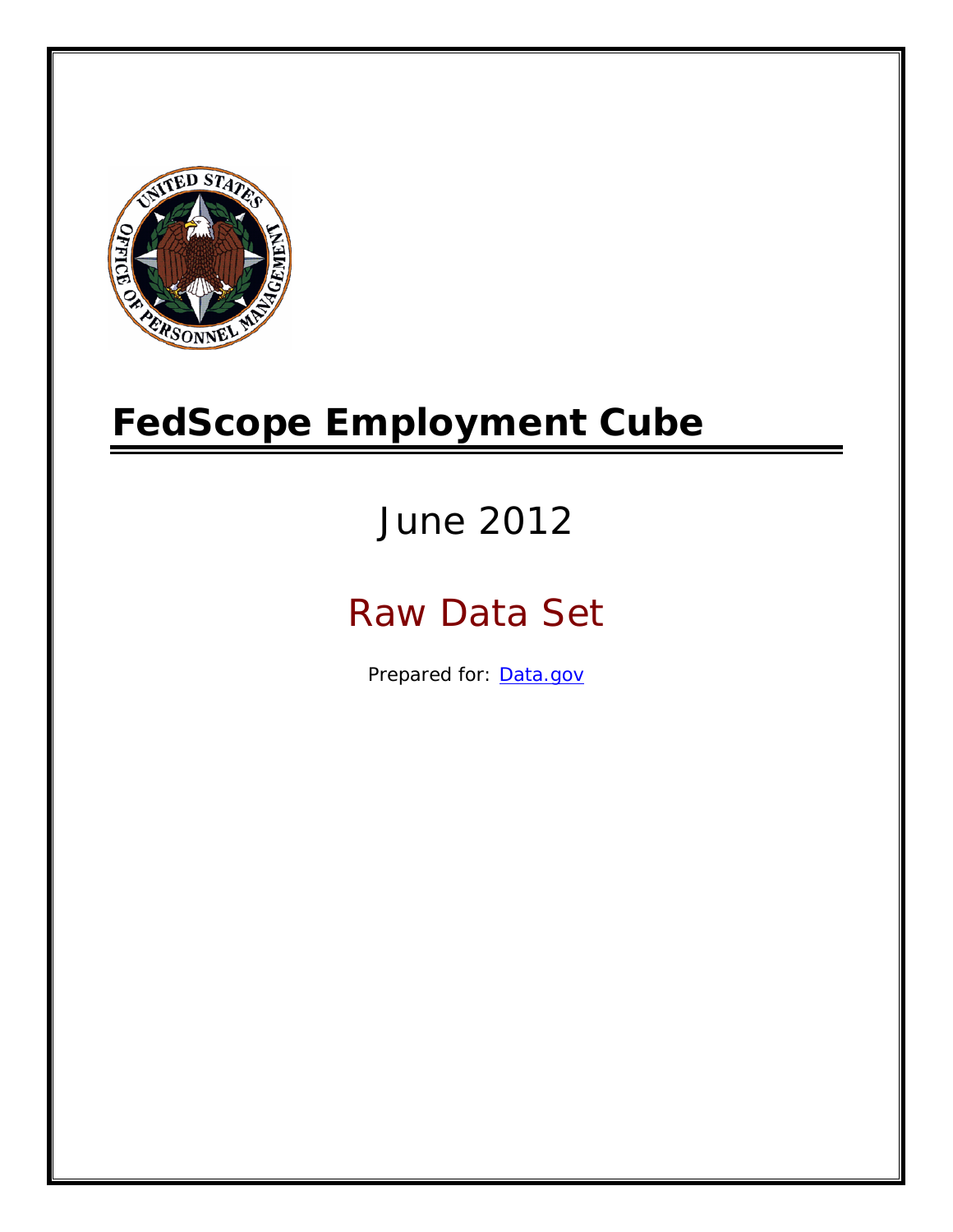

# **Table of Contents**

| $\mathbf{1}$   |      | <b>OVERVIEW</b>                                | 3              |
|----------------|------|------------------------------------------------|----------------|
|                | 1.1  | Purpose                                        | 3              |
|                | 1.2  | <b>Scope</b>                                   | 3              |
| $\overline{2}$ |      | <b>RAW DATA SET FILE</b>                       | 3              |
|                | 2.1  | <b>FACTDATA</b>                                | 3              |
| 3              |      | <b>DIMENSION TRANSLATIONS FILES</b>            | 5              |
|                | 3.1  | Agency                                         | 5              |
|                | 3.2  | Location                                       | 6              |
|                | 3.3  | Age                                            | 6              |
|                | 3.4  | <b>Education Level</b>                         | $\overline{7}$ |
|                | 3.5  | <b>General Schedule &amp; Equivalent Grade</b> | 8              |
|                | 3.6  | <b>Length of Service</b>                       | 8              |
|                | 3.7  | Occupation                                     | 9              |
|                | 3.8  | <b>Occupation Category</b>                     | 9              |
|                | 3.9  | Pay Plan & Grade                               | 10             |
|                | 3.10 | <b>Salary Level</b>                            | 10             |
|                | 3.11 | <b>STEM Occupations</b>                        | 11             |
|                |      | 3.12 Supervisory Status                        | 11             |
|                |      | 3.13 Type of Appointment                       | 12             |
|                |      | 3.14 Work Schedule                             | 12             |
|                | 3.15 | <b>Work Status</b>                             | 13             |
|                |      | 3.16 Date                                      | 13             |
|                |      | 3.17 Employment                                | 14             |
|                |      | 3.18 Average Salary                            | 14             |
|                | 3.19 | <b>Average Length of Service</b>               | 14             |
| $\overline{4}$ |      | <b>DATA DEFINITIONS</b>                        | 15             |
|                | 4.1  | Agency                                         | 15             |
|                | 4.2  | Location                                       | 15             |
|                | 4.3  | Age                                            | 15             |
|                | 4.4  | <b>Education Level</b>                         | 15             |
|                | 4.5  | <b>General Schedule &amp; Equivalent Grade</b> | 15             |
|                | 4.6  | <b>Length of Service</b>                       | 15             |
|                | 4.7  | Occupation                                     | 15             |
|                | 4.8  | <b>Occupation Category</b>                     | 15             |
|                | 4.9  | Pay Plan & Grade                               | 16             |
|                | 4.10 | <b>Salary Level</b>                            | 16             |
|                | 4.11 | <b>STEM Occupations</b>                        | 16             |
|                | 4.12 | <b>Supervisory Status</b>                      | 16             |
|                | 4.13 | <b>Type of Appointment</b>                     | 16             |
|                | 4.14 | <b>Work Schedule</b>                           | 16             |

**Source**: FedScope (https://www.fedscope.opm.gov/) 1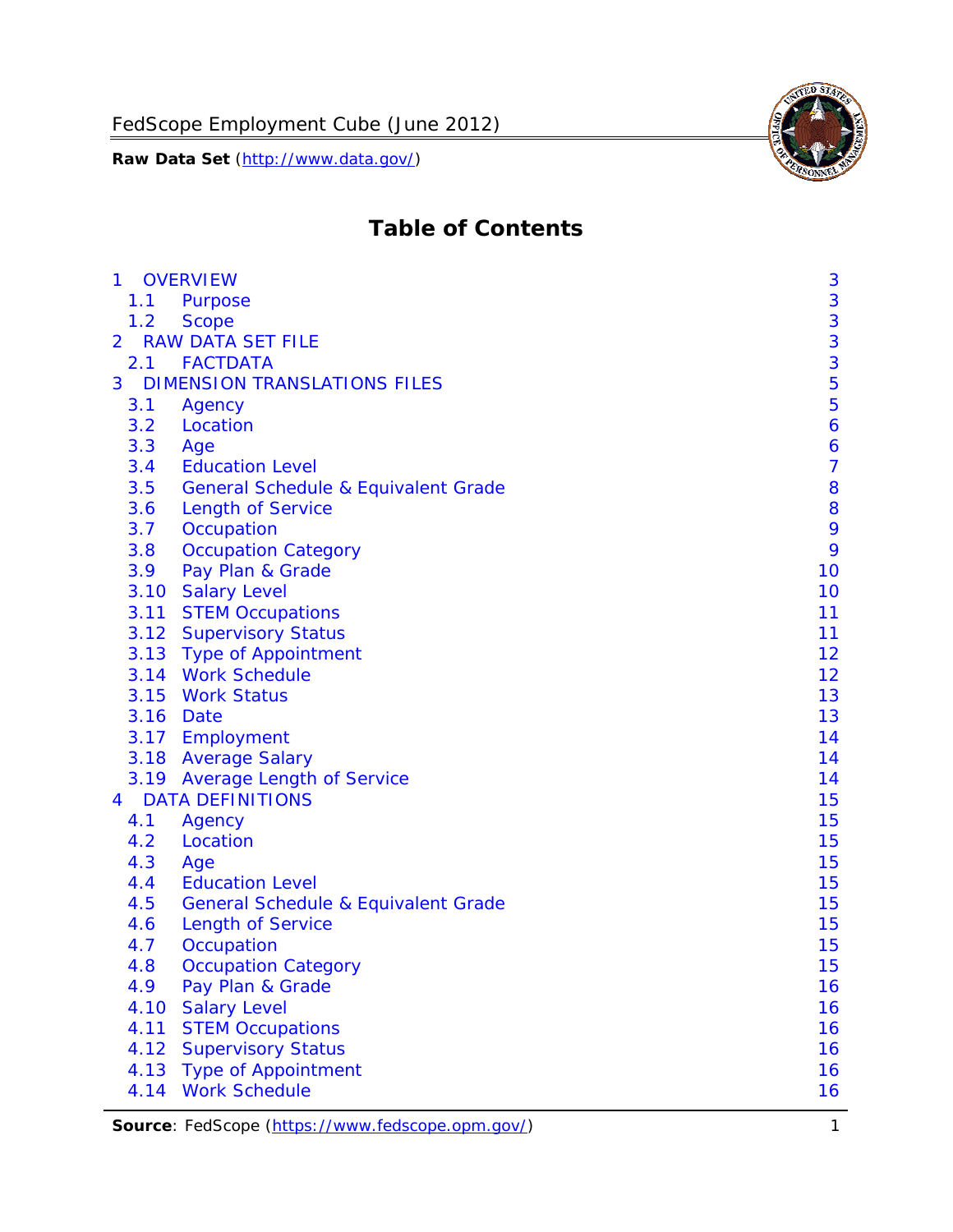FedScope Employment Cube (June 2012)

**Raw Data Set** (http://www.data.gov/)

|     | 4.15 Work Status                                    | 16 |
|-----|-----------------------------------------------------|----|
|     | 4.16 Date                                           | 16 |
|     | 4.17 Employment                                     | 17 |
|     | 4.18 Average Salary                                 | 17 |
|     | 4.19 Average Length of Service                      | 17 |
|     | 5 APPENDIX                                          | 18 |
| 5.1 | SAS Program to Read Raw Data Sets for Data Analysis | 18 |
| 5.2 | <b>FedScope General Public Web Site</b>             | 18 |

# **Listing of Tables**

| Table 2.1: FACTDATA.TXT Record Layout   | 4  |
|-----------------------------------------|----|
| Table 3.1: DTagy.txt Record Layout      | 5  |
| Table 3.2: DTloc.txt Record Layout      | 6  |
| Table 3.3: DTagelvl.txt Record Layout   | 6  |
| Table 3.4: DTedlvl.txt Record Layout    | 7  |
| Table 3.5: DTgsegrd.txt Record Layout   | 8  |
| Table 3.6: DTIoslyl.txt Record Layout   | 8  |
| Table 3.7: DTocc.txt Record Layout      | 9  |
| Table 3.8: DTpatco.txt Record Layout    | 9  |
| Table 3.9: DTppgrd.txt Record Layout    | 10 |
| Table 3.10: DTsallvl.txt Record Layout  | 10 |
| Table 3.11: DTstemocc.txt Record Layout | 11 |
| Table 3.12: DTsuper.txt Record Layout   | 11 |
| Table 3.13: DTtoa.txt Record Layout     | 12 |
| Table 3.14: DTwrksch.txt Record Layout  | 12 |
| Table 3.15: DTwkstat.txt Record Layout  | 13 |
| Table 3.16: DTdate.txt Record Layout    | 13 |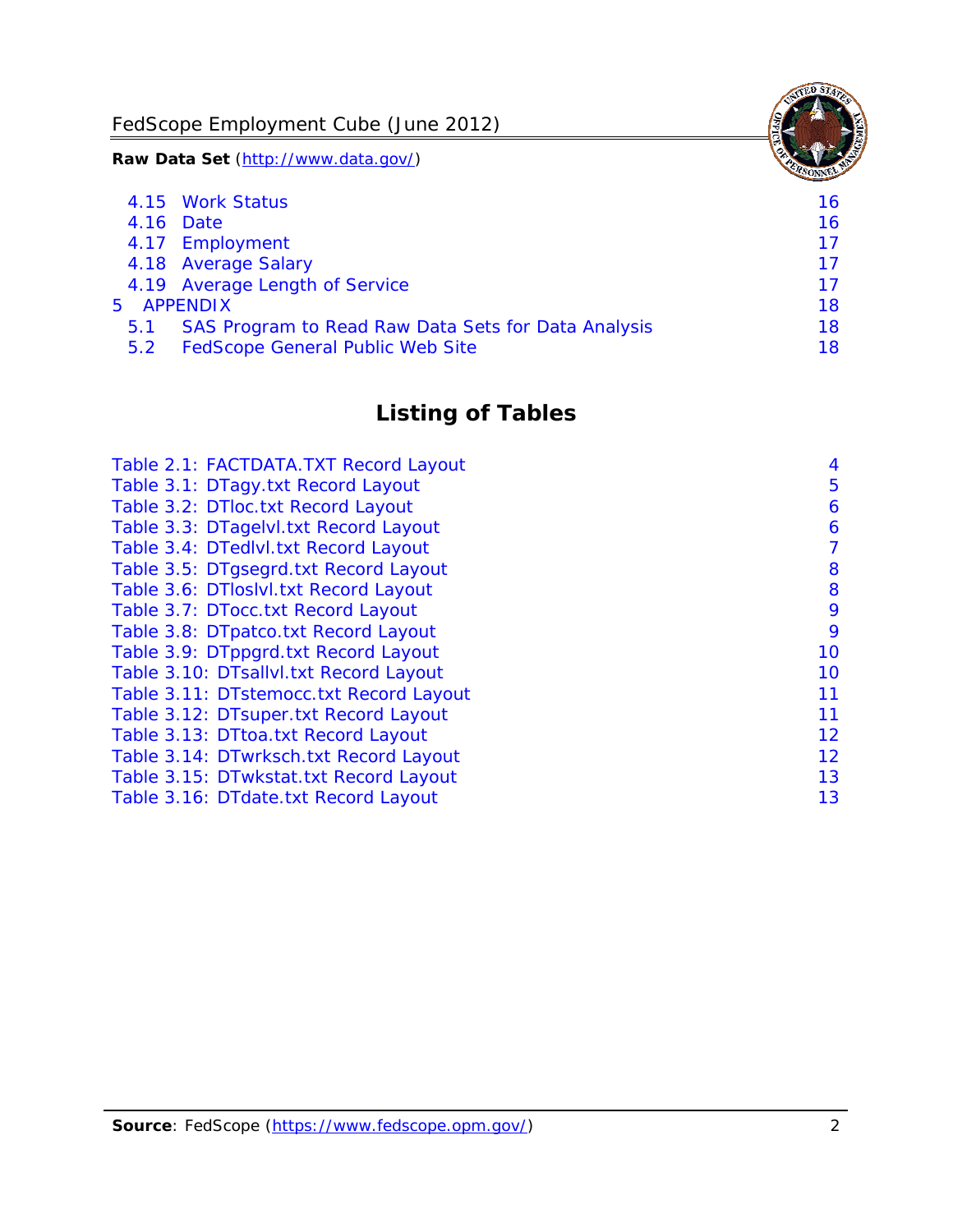

# <span id="page-3-0"></span>**1 OVERVIEW**

#### *1.1 Purpose*

<span id="page-3-1"></span>The purpose of this raw data set is to increase public access to high value, machine readable datasets generated by the U.S. Office of Personnel Management. The FedScope Employment Cube data sets are available via [Data.gov](http://www.data.gov/).

#### <span id="page-3-2"></span>*1.2 Scope*

The scope of this raw data set includes data elements used in the creation of the FedScope Employment Cube [\(https://www.fedscope.opm.gov/\)](https://www.fedscope.opm.gov/). **NOTE**: Starting in FY 2010, the OPM Statistical Data Mart (SDM) is the source for all FedScope data. The SDM is processed data from the Enterprise Human Resources Integration (EHRI) data warehouse. Data is processed on a quarterly basis (i.e. March, June, September and December).

# <span id="page-3-3"></span>**2 RAW DATA SET FILE**

# <span id="page-3-4"></span>*2.1 FACTDATA*

This "**delimited**" (comma separated value (**CSV**)) raw data set provides employee population data as of June 2012. Each column value is separated by a "**comma**" from the next column's value and each row starts a new record. Each record contains 20 data elements. The record layout for FACTDATA.TXT is depicted in [Table 2.1](#page-4-1) below: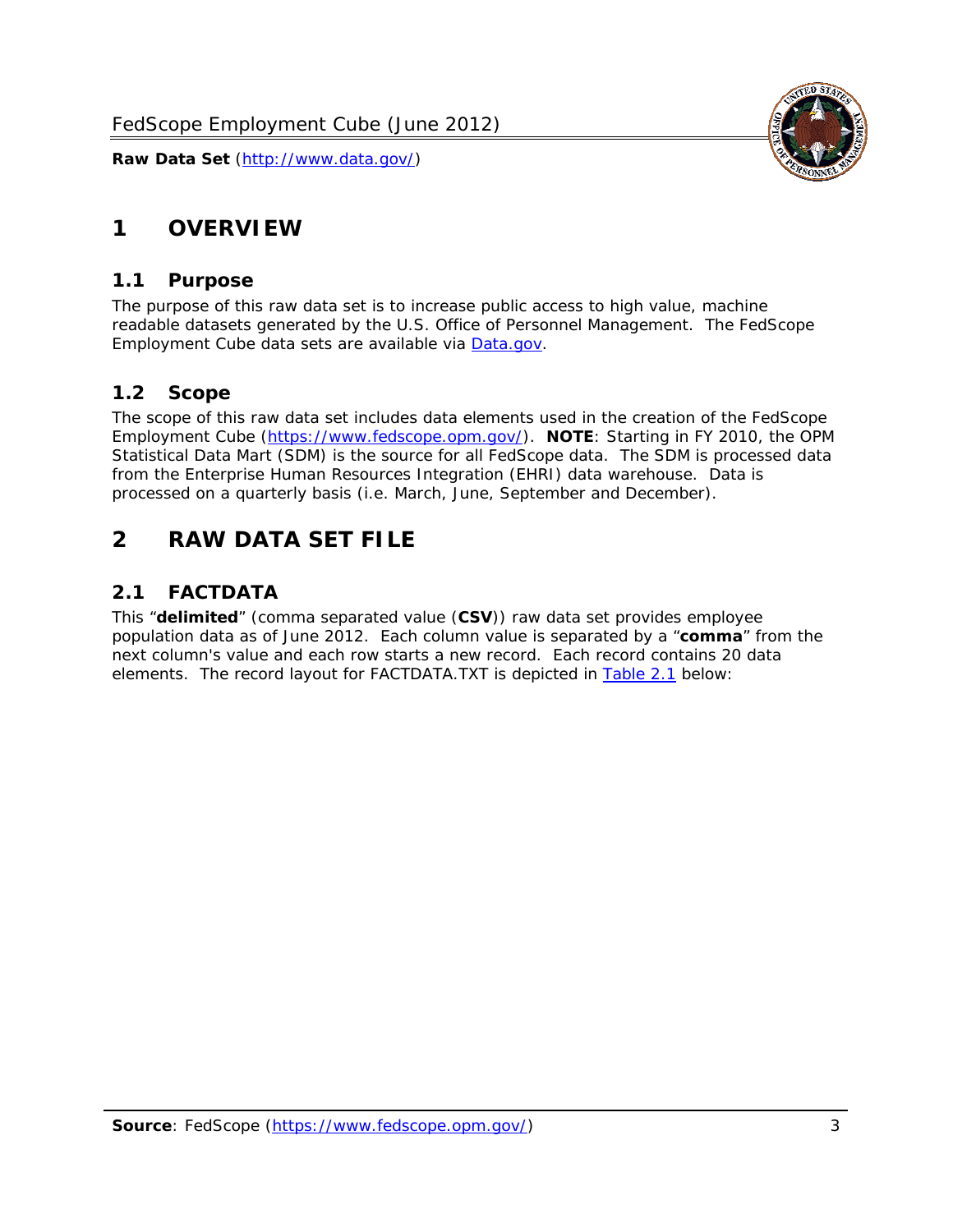

<span id="page-4-1"></span><span id="page-4-0"></span>

| Data<br><b>Column</b> | <b>DATA ELEMENT NAME</b>            | <b>CSV</b><br>Column<br><b>Name</b> | <b>CSV</b><br><b>Column</b><br><b>Format</b> |
|-----------------------|-------------------------------------|-------------------------------------|----------------------------------------------|
|                       | Agency                              | <b>AGYSUB</b>                       | <b>TEXT</b>                                  |
| $\overline{2}$        | Location                            | <b>LOC</b>                          | <b>TEXT</b>                                  |
| 3                     | Age                                 | <b>AGELVL</b>                       | <b>TEXT</b>                                  |
| 4                     | <b>Education Level</b>              | <b>EDLVL</b>                        | <b>TEXT</b>                                  |
| 5                     | General Schedule & Equivalent Grade | <b>GSEGRD</b>                       | <b>TEXT</b>                                  |
| 6                     | Length of Service                   | <b>LOSLVL</b>                       | <b>TEXT</b>                                  |
| $\overline{7}$        | Occupation                          | <b>OCC</b>                          | <b>TEXT</b>                                  |
| 8                     | <b>Occupation Category</b>          | <b>PATCO</b>                        | <b>TEXT</b>                                  |
| 9                     | Pay Plan & Grade                    | <b>PPGRD</b>                        | <b>TEXT</b>                                  |
| 10                    | Salary Level                        | <b>SALLVL</b>                       | <b>TEXT</b>                                  |
| 11                    | <b>STEM Occupations</b>             | <b>STEMOCC</b>                      | <b>TEXT</b>                                  |
| 12                    | <b>Supervisory Status</b>           | <b>SUPERVIS</b>                     | <b>TEXT</b>                                  |
| 13                    | Type of Appointment                 | <b>TOA</b>                          | <b>TEXT</b>                                  |
| 14                    | Work Schedule                       | <b>WORKSCH</b>                      | <b>TEXT</b>                                  |
| 15                    | <b>Work Status</b>                  | <b>WORKSTAT</b>                     | <b>TEXT</b>                                  |
| 16                    | Date (e.g. 201206)                  | <b>DATECODE</b>                     | <b>TEXT</b>                                  |
| 17                    | Employment                          | <b>EMPLOYMENT</b>                   | <b>NUMERIC</b>                               |
| 18                    | Average Salary                      | <b>SALARY</b>                       | <b>NUMERIC</b>                               |
| 19                    | Average Length of Service           | LOS                                 | <b>NUMERIC</b>                               |
|                       | <b>Total Records: 2,115,707</b>     |                                     |                                              |

#### **Table 2.1: FACTDATA.TXT Record Layout**

**NOTE**: If importing this table (data set) into Excel, change the "column data format" for columns 1-17 from "General" to "Text". Columns 18-20 can be imported as "General" data format. In Excel, the "General" data format converts numeric values to numbers. Columns 1-17 are TEXT fields; Columns 18-20 are NUMERIC fields.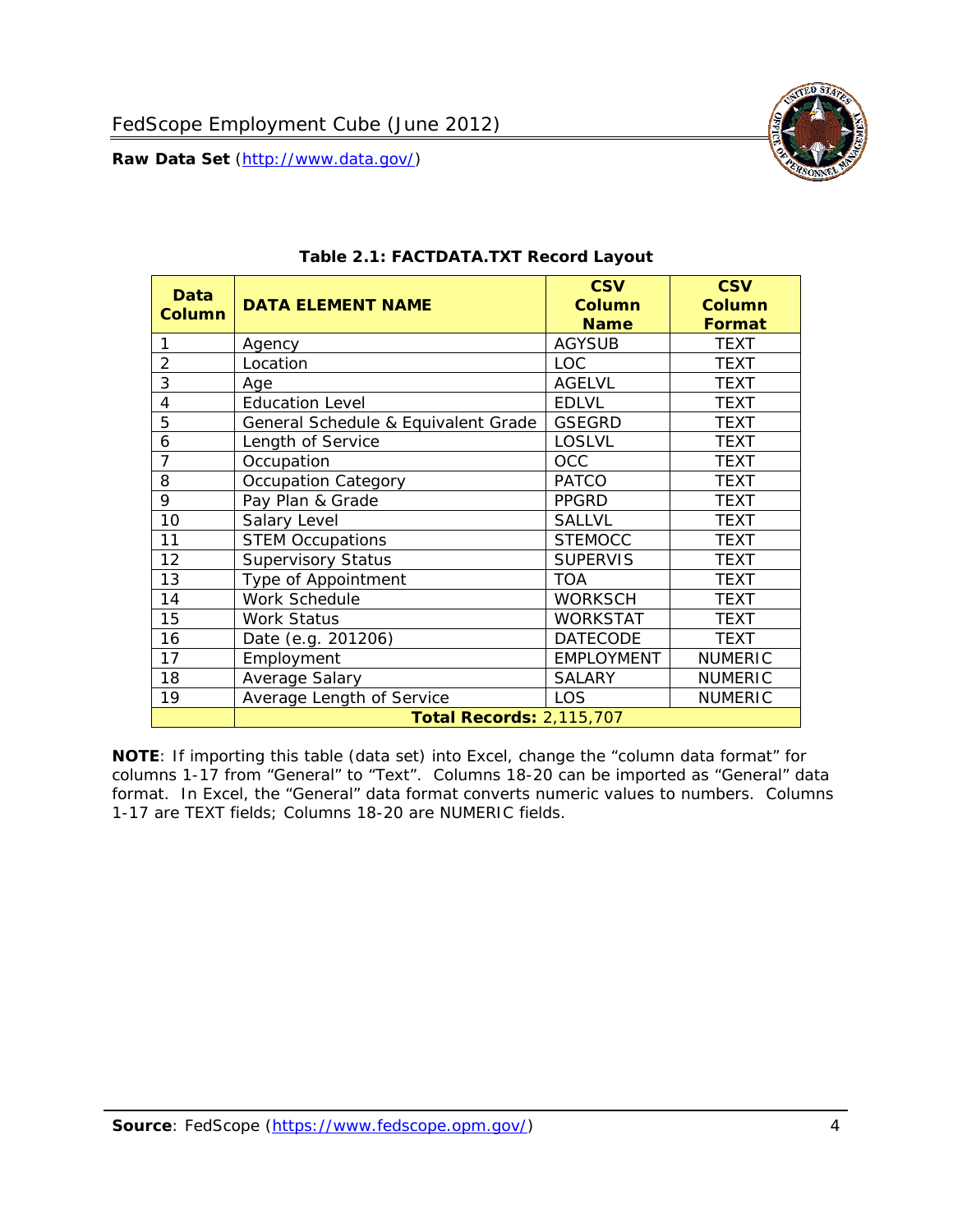

# <span id="page-5-0"></span>**3 DIMENSION TRANSLATIONS FILES**

#### <span id="page-5-1"></span>*3.1 Agency*

<span id="page-5-3"></span><span id="page-5-2"></span>This "**delimited**" (comma separated value (**CSV**)) data file provides translations for the agency data element contained in the employee population data file (FACTDATA.TXT). See [Table 2.1.](#page-4-1) Each column value is separated by a "**comma**" from the next column's value and each row starts a new record. Each record contains 6 data elements. The record layout for DTagy.txt is depicted in **Table 3.1** below:

| Data<br><b>Column</b>     | <b>DATA ELEMENT NAME</b>       | <b>CSV</b><br><b>Column</b><br><b>Name</b> | <b>CSV</b><br>Column<br><b>Format</b> |
|---------------------------|--------------------------------|--------------------------------------------|---------------------------------------|
|                           | Agency Type                    | <b>AGYTYP</b>                              | <b>TEXT</b>                           |
| 2                         | <b>Agency Type Translation</b> | <b>AGYTYPT</b>                             | <b>TEXT</b>                           |
| 3                         | Agency                         | AGY                                        | <b>TEXT</b>                           |
|                           | <b>Agency Translation</b>      | <b>AGYT</b>                                | <b>TEXT</b>                           |
| -5                        | Agency Sub element             | <b>AGYSUB</b>                              | <b>TEXT</b>                           |
|                           | Agency Sub element Translation | <b>AGYSUBT</b>                             | <b>TEXT</b>                           |
| <b>Total Records: 539</b> |                                |                                            |                                       |

#### **Table 3.1: DTagy.txt Record Layout**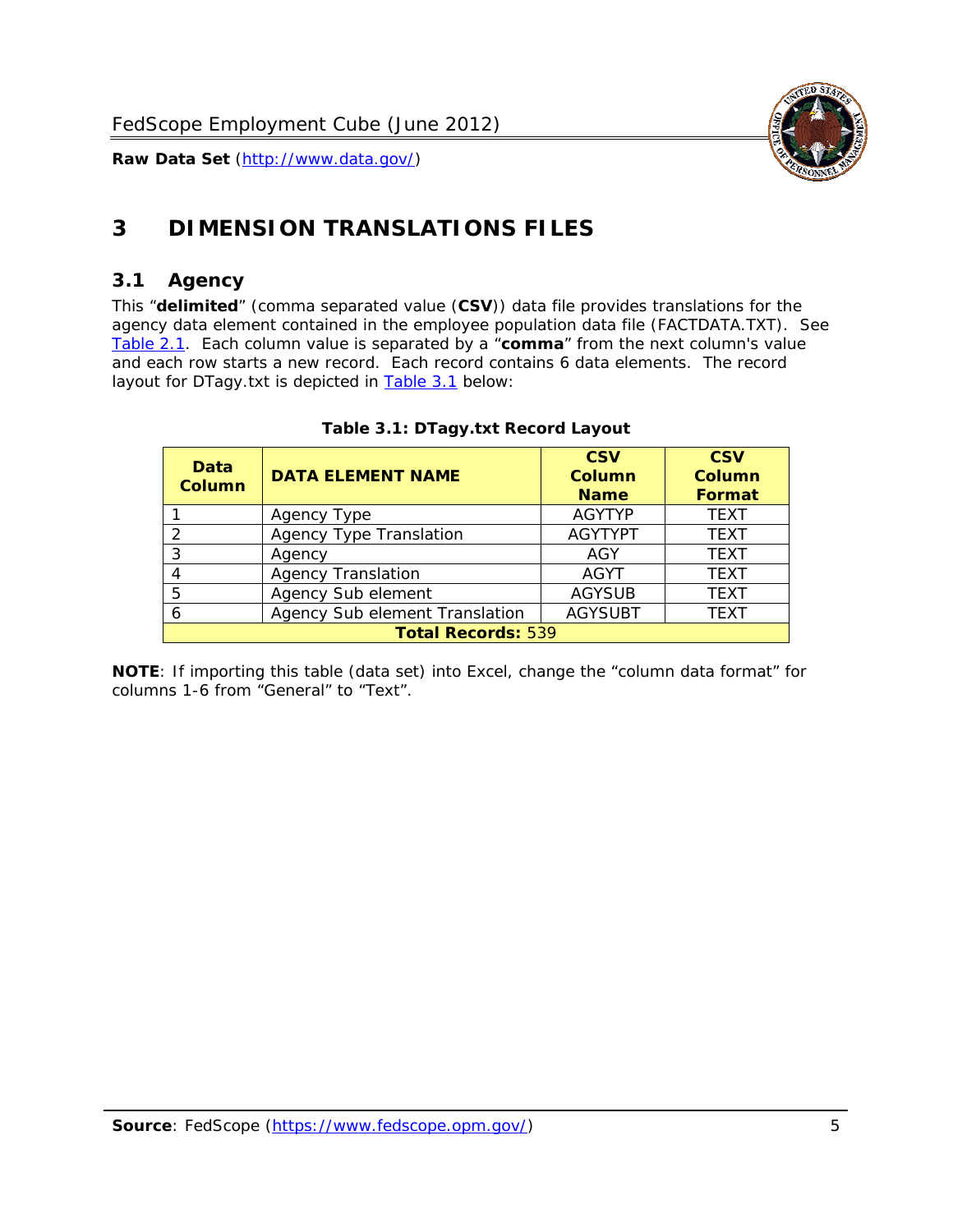

#### <span id="page-6-0"></span>*3.2 Location*

<span id="page-6-4"></span><span id="page-6-2"></span>This "**delimited**" (comma separated value (**CSV**)) data file provides translations for the location data element contained in the employee population data file (FACTDATA.TXT). See [Table 2.1.](#page-4-1) Each column value is separated by a "**comma**" from the next column's value and each row starts a new record. Each record contains 4 data elements. The record layout for DTloc.txt is depicted in [Table 3.2](#page-6-4) below:

| Data<br><b>Column</b>     | <b>DATA ELEMENT NAME</b>         | <b>CSV</b><br>Column<br><b>Name</b> | <b>CSV</b><br><b>Column</b><br><b>Format</b> |
|---------------------------|----------------------------------|-------------------------------------|----------------------------------------------|
|                           | Location Type                    | <b>LOCTYP</b>                       | <b>TEXT</b>                                  |
|                           | Location Type Translation        | <b>LOCTYPT</b>                      | <b>TEXT</b>                                  |
| ົ                         | State/Country                    | <b>LOC</b>                          | <b>TFXT</b>                                  |
|                           | <b>State/Country Translation</b> | LOCT                                | <b>TFXT</b>                                  |
| <b>Total Records: 220</b> |                                  |                                     |                                              |

#### **Table 3.2: DTloc.txt Record Layout**

**NOTE**: If importing this table (data set) into Excel, change the "column data format" for columns 1-4 from "General" to "Text".

#### <span id="page-6-1"></span>*3.3 Age*

<span id="page-6-5"></span><span id="page-6-3"></span>This "**delimited**" (comma separated value (**CSV**)) data file provides translations for the age data element contained in the employee population data file (FACTDATA.TXT). See [Table](#page-4-1) [2.1](#page-4-1). Each column value is separated by a "**comma**" from the next column's value and each row starts a new record. Each record contains 2 data elements. The record layout for DTagelvl.txt is depicted in **[Table 3.3](#page-6-5)** below:

| Data<br><b>Column</b>    | <b>DATA ELEMENT NAME</b> | <b>CSV</b><br>Column<br><b>Name</b> | <b>CSV</b><br>Column<br><b>Format</b> |
|--------------------------|--------------------------|-------------------------------------|---------------------------------------|
|                          | Aae                      | AGFI VI                             | TFXT                                  |
|                          | Age Translation          | AGFI VI T                           | TFXT                                  |
| <b>Total Records: 12</b> |                          |                                     |                                       |

#### **Table 3.3: DTagelvl.txt Record Layout**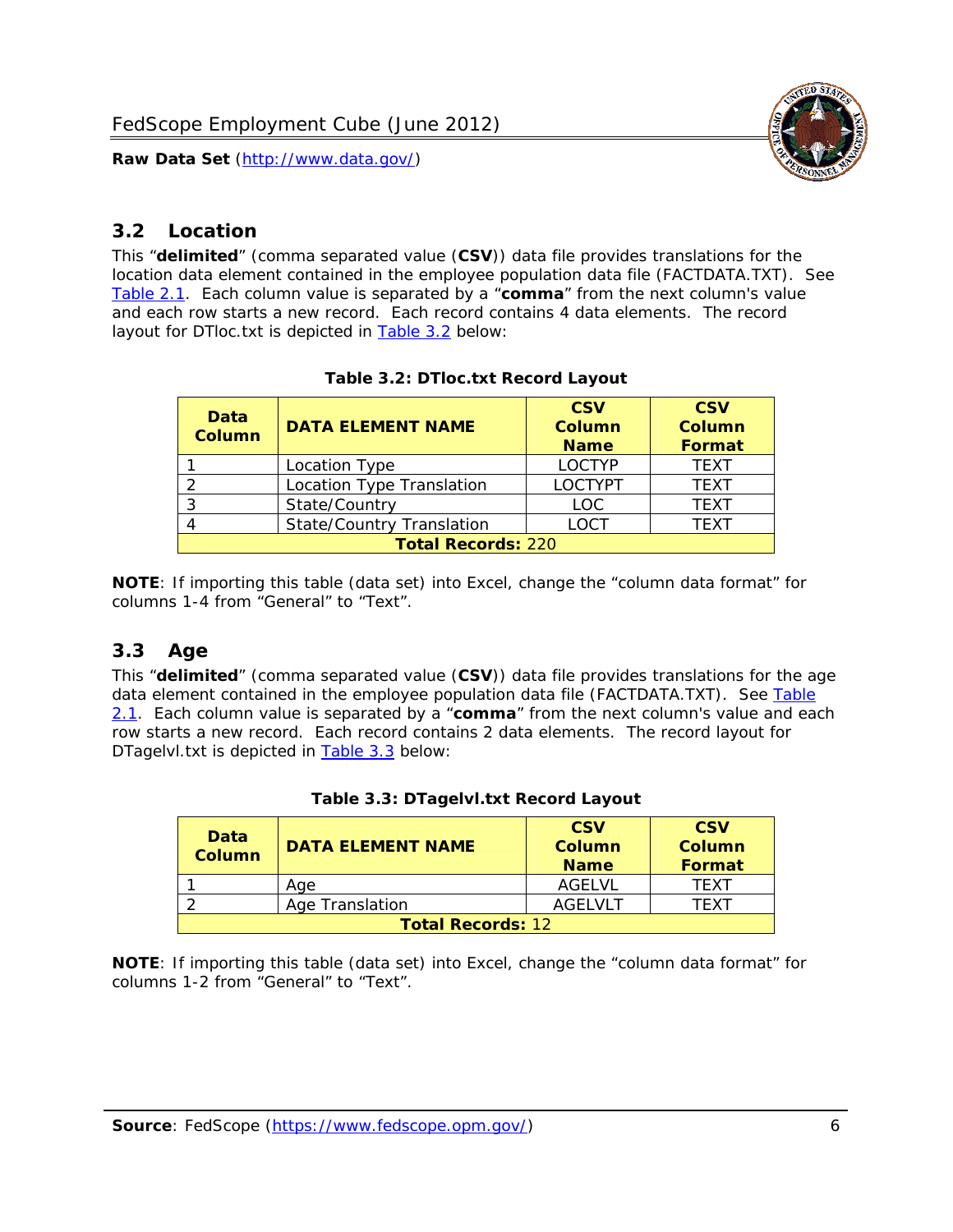

### <span id="page-7-0"></span>*3.4 Education Level*

<span id="page-7-2"></span><span id="page-7-1"></span>This "**delimited**" (comma separated value (**CSV**)) data file provides translations for the education level data element contained in the employee population data file (FACTDATA.TXT). See [Table 2.1](#page-4-1). Each column value is separated by a "**comma**" from the next column's value and each row starts a new record. Each record contains 4 data elements. The record layout for DTedlvl.txt is depicted in [Table 3.4](#page-7-2) below:

| Data<br><b>Column</b>    | <b>DATA ELEMENT NAME</b>                | <b>CSV</b><br><b>Column</b><br><b>Name</b> | <b>CSV</b><br><b>Column</b><br>Format |
|--------------------------|-----------------------------------------|--------------------------------------------|---------------------------------------|
|                          | <b>Education Level Type</b>             | <b>EDLVLTYP</b>                            | <b>TEXT</b>                           |
|                          | <b>Education Level Type Translation</b> | <b>EDLVLTYPT</b>                           | <b>TEXT</b>                           |
|                          | <b>Education Level</b>                  | <b>EDLVL</b>                               | <b>TEXT</b>                           |
|                          | <b>Education Level Translation</b>      | <b>EDLVLT</b>                              | <b>TEXT</b>                           |
| <b>Total Records: 24</b> |                                         |                                            |                                       |

#### **Table 3.4: DTedlvl.txt Record Layout**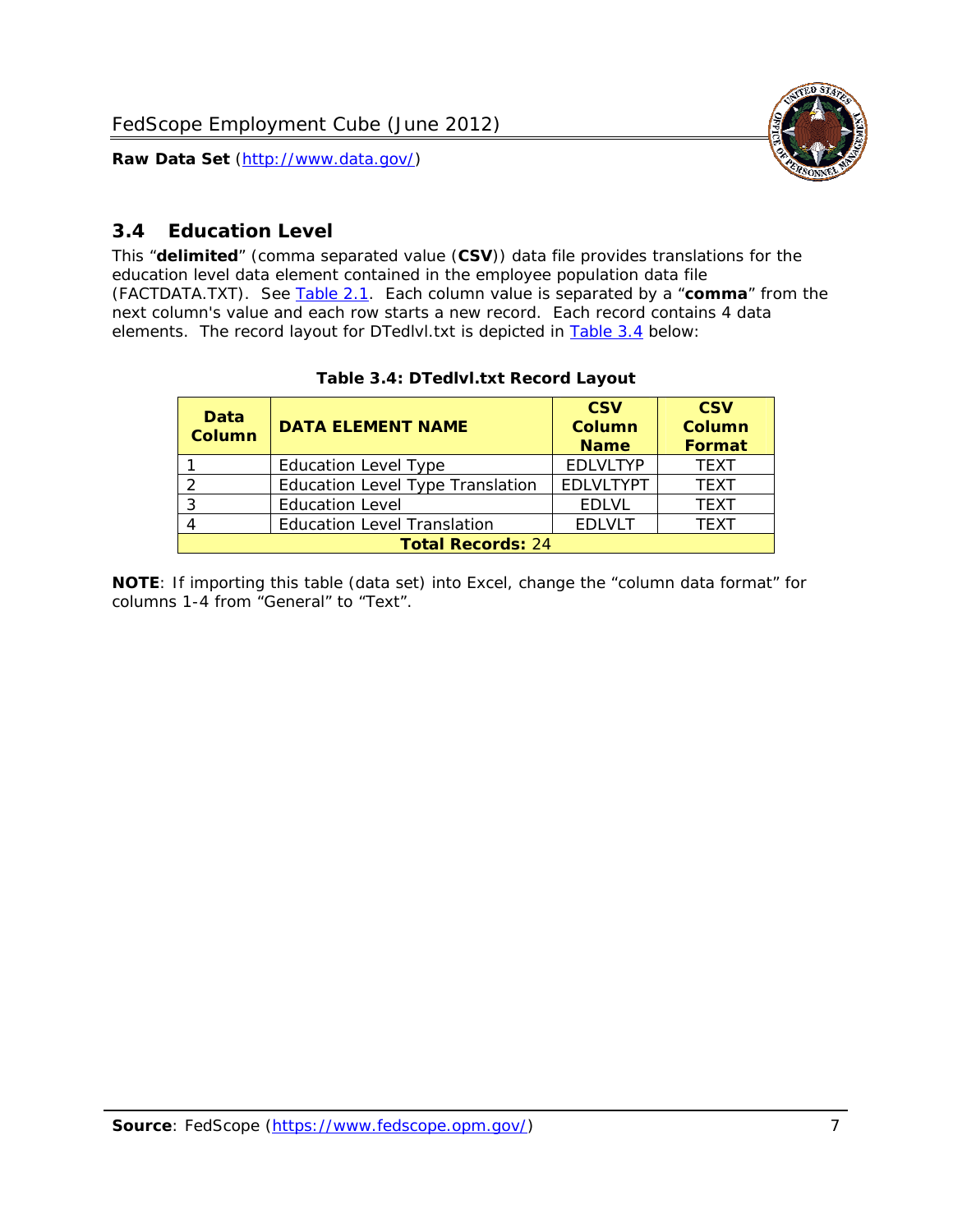

#### <span id="page-8-0"></span>*3.5 General Schedule & Equivalent Grade*

This "**delimited**" (comma separated value (**CSV**)) data file provides translations for the general schedule & equivalent grade data element contained in the employee population data file (FACTDATA.TXT). See [Table 2.1](#page-4-1). Each column value is separated by a "**comma**" from the next column's value and each row starts a new record. Each record contains 1 data element. The record layout for DTgsegrd.txt is depicted in [Table 3.5](#page-8-4) below:

#### **Table 3.5: DTgsegrd.txt Record Layout**

<span id="page-8-4"></span><span id="page-8-2"></span>

| Data<br><b>Column</b>    | DATA FI FMFNT NAMF                  | <b>CSV</b><br>Column<br><b>Name</b> | <b>CSV</b><br>Column<br>Format |
|--------------------------|-------------------------------------|-------------------------------------|--------------------------------|
|                          | General Schedule & Equivalent Grade | GSEGRD                              | TFXT                           |
| <b>Total Records: 17</b> |                                     |                                     |                                |

**NOTE**: If importing this table (data set) into Excel, change the "column data format" for column 1-from "General" to "Text".

#### <span id="page-8-1"></span>*3.6 Length of Service*

<span id="page-8-5"></span>This "**delimited**" (comma separated value (**CSV**)) data file provides translations for the length of service data element contained in the employee population data file (FACTDATA.TXT). See [Table 2.1](#page-4-1). Each column value is separated by a "**comma**" from the next column's value and each row starts a new record. Each record contains 2 data elements. The record layout for DTloslvl.txt is depicted in [Table 3.6](#page-8-5) below:

<span id="page-8-3"></span>

| Data<br><b>Column</b>    | <b>DATA ELEMENT NAME</b>      | <b>CSV</b><br><b>Column</b><br><b>Name</b> | <b>CSV</b><br>Column<br>Format |
|--------------------------|-------------------------------|--------------------------------------------|--------------------------------|
|                          | Length of Service             | LOSLVL                                     | TFXT                           |
|                          | Length of Service Translation | LOSI VLT                                   | TFXT                           |
| <b>Total Records: 11</b> |                               |                                            |                                |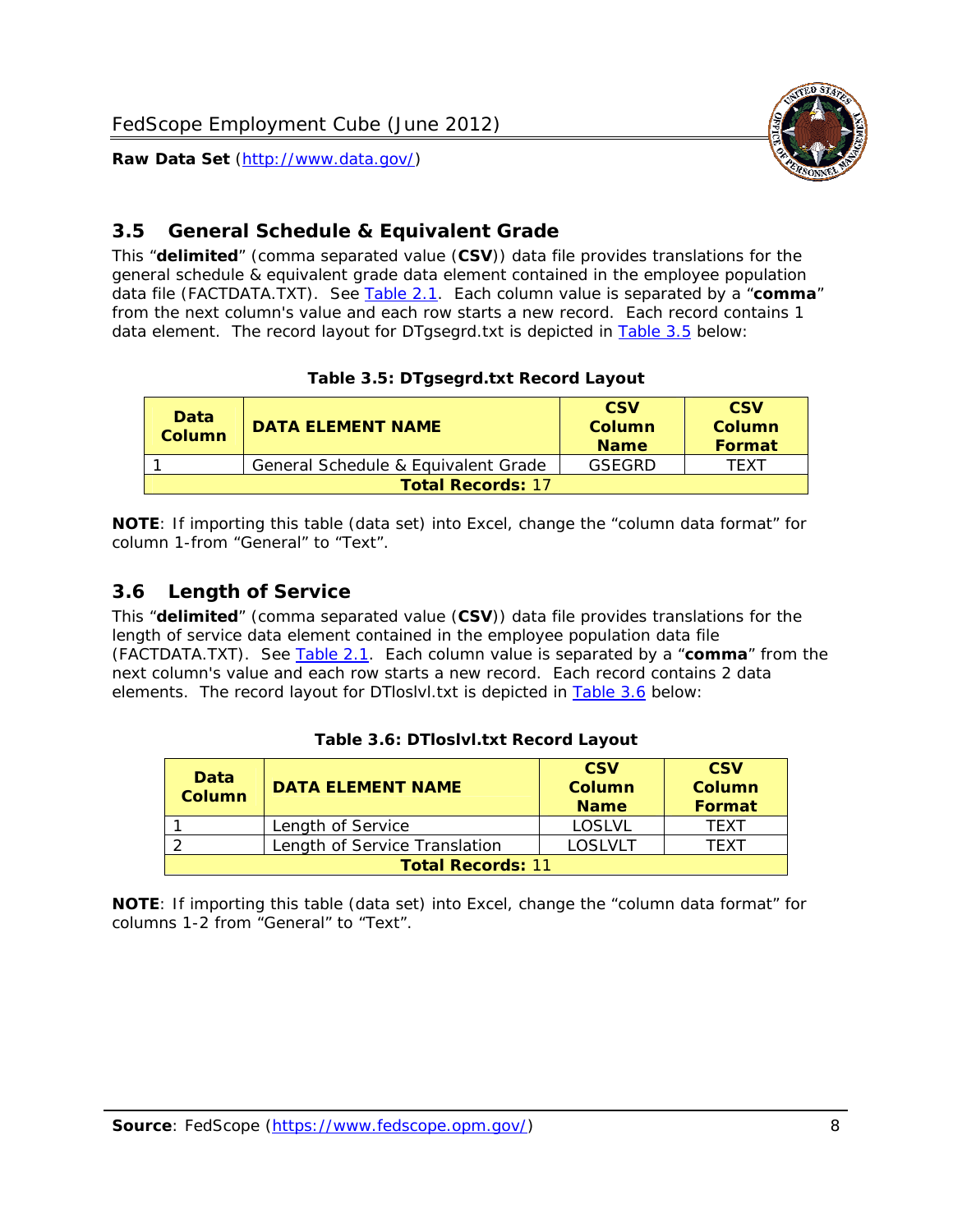

#### <span id="page-9-0"></span>*3.7 Occupation*

<span id="page-9-4"></span>This "**delimited**" (comma separated value (**CSV**)) data file provides translations for the occupation data element contained in the employee population data file (FACTDATA.TXT). See [Table 2.1](#page-4-1). Each column value is separated by a "**comma**" from the next column's value and each row starts a new record. Each record contains 6 data elements. The record layout for DTocc.txt is depicted in [Table 3.7](#page-9-4) below:

<span id="page-9-2"></span>

| Data<br><b>Column</b>     | <b>DATA ELEMENT NAME</b>             | <b>CSV</b><br>Column<br><b>Name</b> | <b>CSV</b><br><b>Column</b><br><b>Format</b> |
|---------------------------|--------------------------------------|-------------------------------------|----------------------------------------------|
|                           | Occupation Type                      | <b>OCCTYP</b>                       | <b>TEXT</b>                                  |
|                           | Occupation Type Translation          | <b>OCCTYPT</b>                      | <b>TEXT</b>                                  |
| ာ                         | <b>Occupation Family</b>             | <b>OCCFAM</b>                       | <b>TEXT</b>                                  |
|                           | <b>Occupation Family Translation</b> | <b>OCCFAMT</b>                      | <b>TEXT</b>                                  |
| 5                         | Occupation                           | <b>OCC</b>                          | <b>TEXT</b>                                  |
|                           | <b>Occupation Translation</b>        | <b>OCCT</b>                         | <b>TEXT</b>                                  |
| <b>Total Records: 688</b> |                                      |                                     |                                              |

#### **Table 3.7: DTocc.txt Record Layout**

**NOTE**: If importing this table (data set) into Excel, change the "column data format" for columns 1-6 from "General" to "Text".

#### <span id="page-9-1"></span>*3.8 Occupation Category*

<span id="page-9-5"></span>This "**delimited**" (comma separated value (**CSV**)) data file provides translations for the occupation category data element contained in the employee population data file (FACTDATA.TXT). See [Table 2.1](#page-4-1). Each column value is separated by a "**comma**" from the next column's value and each row starts a new record. Each record contains 2 data elements. The record layout for DTpatco.txt is depicted in [Table 3.8](#page-9-5) below:

<span id="page-9-3"></span>

| Data<br><b>Column</b>   | <b>DATA ELEMENT NAME</b>        | <b>CSV</b><br>Column<br><b>Name</b> | <b>CSV</b><br>Column<br>Format |
|-------------------------|---------------------------------|-------------------------------------|--------------------------------|
|                         | <b>Occupation Category</b>      | <b>PATCO</b>                        | <b>TFXT</b>                    |
|                         | Occupation Category Translation | <b>PATCOT</b>                       | TFXT                           |
| <b>Total Records: 7</b> |                                 |                                     |                                |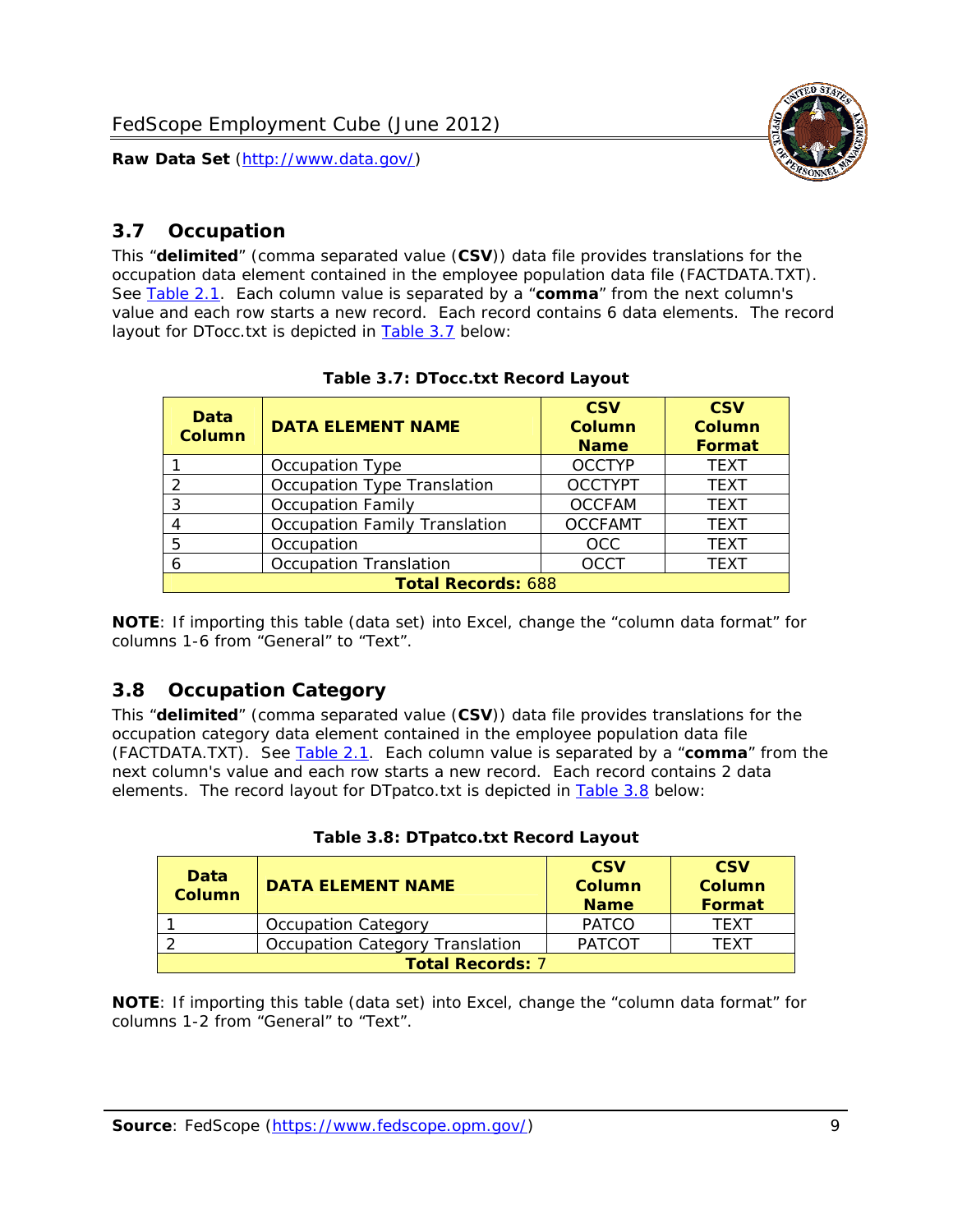

### <span id="page-10-0"></span>*3.9 Pay Plan & Grade*

<span id="page-10-4"></span>This "**delimited**" (comma separated value (**CSV**)) data file provides translations for the pay plan & grade data element contained in the employee population data file (FACTDATA.TXT). See [Table 2.1](#page-4-1). Each column value is separated by a "**comma**" from the next column's value and each row starts a new record. Each record contains 7 data elements. The record layout for DTppgrd.txt is depicted in **Table 3.9** below:

<span id="page-10-2"></span>

| Data<br><b>Column</b>       | <b>DATA ELEMENT NAME</b>   | <b>CSV</b><br>Column<br><b>Name</b> | <b>CSV</b><br>Column<br><b>Format</b> |
|-----------------------------|----------------------------|-------------------------------------|---------------------------------------|
|                             | Pay Plan Type              | <b>PPTYP</b>                        | <b>TEXT</b>                           |
| $\mathcal{P}$               | Pay Plan Type Translation  | <b>PPTYPT</b>                       | <b>TEXT</b>                           |
| 3                           | Pay Plan Group             | <b>PPGROUP</b>                      | <b>TEXT</b>                           |
|                             | Pay Plan Group Translation | <b>PPGROUPT</b>                     | <b>TEXT</b>                           |
| 5                           | Pay Plan                   | <b>PAYPLAN</b>                      | <b>TEXT</b>                           |
| 6                           | Pay Plan Translation       | <b>PAYPLANT</b>                     | <b>TEXT</b>                           |
|                             | Pay Plan & Grade           | <b>PPGRD</b>                        | <b>TEXT</b>                           |
| <b>Total Records: 1,049</b> |                            |                                     |                                       |

#### **Table 3.9: DTppgrd.txt Record Layout**

**NOTE**: If importing this table (data set) into Excel, change the "column data format" for columns 1-7 from "General" to "Text".

# <span id="page-10-1"></span>*3.10 Salary Level*

<span id="page-10-5"></span><span id="page-10-3"></span>This "**delimited**" (comma separated value (**CSV**)) data file provides translations for the salary level data element contained in the employee population data file (FACTDATA.TXT). See [Table 2.1](#page-4-1). Each column value is separated by a "**comma**" from the next column's value and each row starts a new record. Each record contains 2 data elements. The record layout for DTsallvl.txt is depicted in [Table 3.10](#page-10-5) below:

| <b>Data</b><br><b>Column</b> | <b>DATA ELEMENT NAME</b>        | <b>CSV</b><br>Column<br><b>Name</b> | <b>CSV</b><br>Column<br><b>Format</b> |
|------------------------------|---------------------------------|-------------------------------------|---------------------------------------|
|                              | Salary Level                    | <b>SALLVL</b>                       | TFXT                                  |
|                              | <b>Salary Level Translation</b> | SAI I VI T                          | TEXT                                  |
| <b>Total Records: 19</b>     |                                 |                                     |                                       |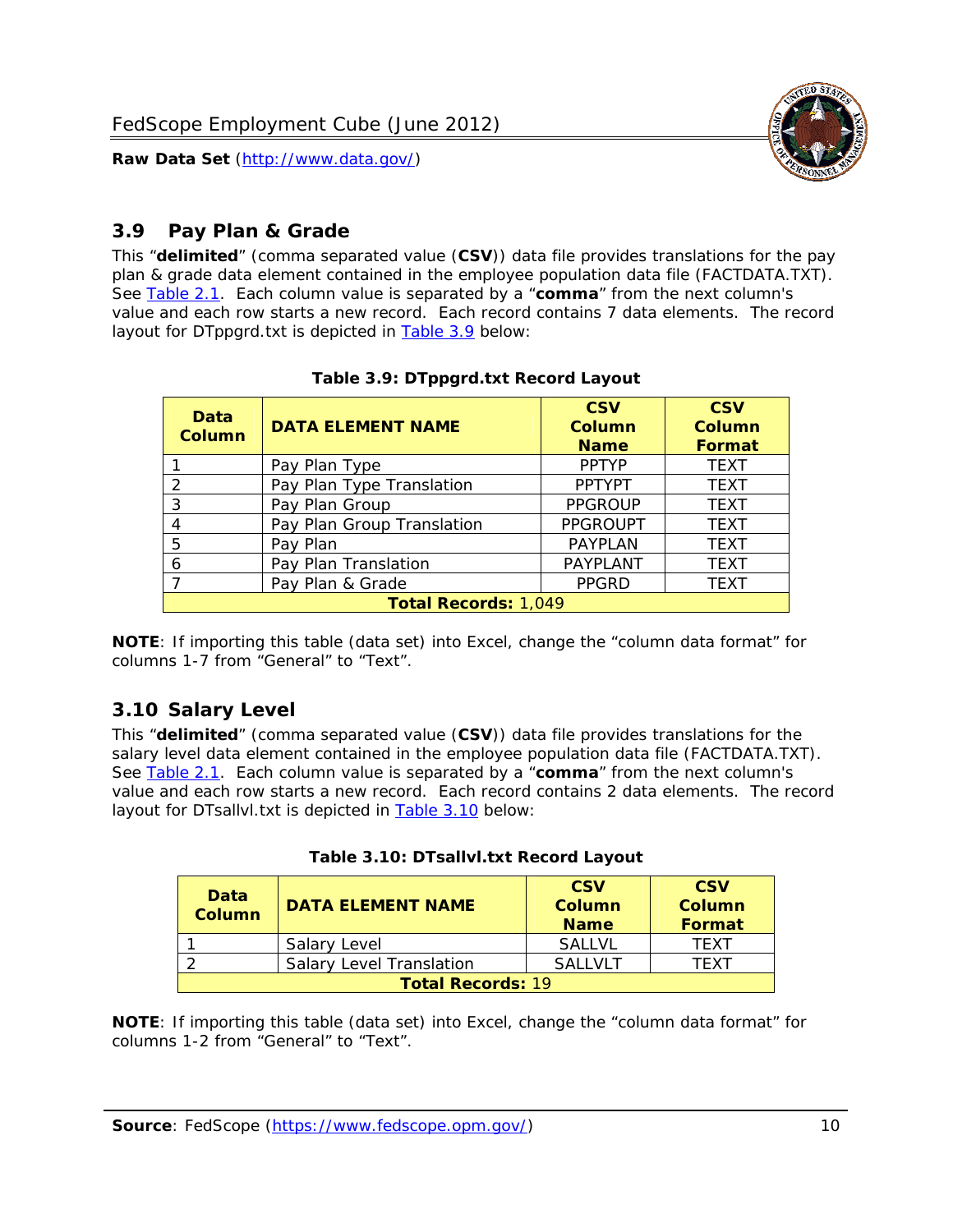

#### <span id="page-11-0"></span>*3.11 STEM Occupations*

<span id="page-11-4"></span>This "**delimited**" (comma separated value (**CSV**)) data file provides translations for the STEM occupations data element contained in the employee population data file (FACTDATA.TXT). See [Table 2.1](#page-4-1). Each column value is separated by a "**comma**" from the next column's value and each row starts a new record. Each record contains 6 data elements. The record layout for DTstemocc.txt is depicted in [Table 3.11](#page-11-4) below:

<span id="page-11-2"></span>

| <b>Data</b><br><b>Column</b> | <b>DATA ELEMENT NAME</b>                     | <b>CSV</b><br><b>Column</b><br><b>Name</b> | <b>CSV</b><br><b>Column</b><br>Format |  |
|------------------------------|----------------------------------------------|--------------------------------------------|---------------------------------------|--|
|                              | <b>STEM Occupation Aggregate</b>             | <b>STEMAGG</b>                             | <b>TEXT</b>                           |  |
|                              | <b>STEM Occupation Aggregate Translation</b> | <b>STEMAGGT</b>                            | <b>TEXT</b>                           |  |
| 3                            | <b>STEM Occupation Type</b>                  | <b>STEMTYP</b>                             | <b>TFXT</b>                           |  |
|                              | <b>STEM Occupation Type Translation</b>      | <b>STEMTYPT</b>                            | <b>TEXT</b>                           |  |
| 5                            | <b>STEM Occupation</b>                       | <b>STEMOCC</b>                             | <b>TEXT</b>                           |  |
|                              | <b>STEM Occupation Translation</b>           | <b>STEMOCCT</b>                            | <b>TEXT</b>                           |  |
| <b>Total Records: 69</b>     |                                              |                                            |                                       |  |

#### **Table 3.11: DTstemocc.txt Record Layout**

**NOTE**: If importing this table (data set) into Excel, change the "column data format" for columns 1-6 from "General" to "Text".

# <span id="page-11-1"></span>*3.12 Supervisory Status*

This "**delimited**" (comma separated value (**CSV**)) data file provides translations for the supervisory status data element contained in the employee population data file (FACTDATA.TXT). See [Table 2.1](#page-4-1). Each column value is separated by a "**comma**" from the next column's value and each row starts a new record. Each record contains 4 data elements. The record layout for DTsuper.txt is depicted in [Table 3.12](#page-11-5) below:

<span id="page-11-5"></span><span id="page-11-3"></span>

| Data<br><b>Column</b>   | <b>DATA ELEMENT NAME</b>              | <b>CSV</b><br>Column<br><b>Name</b> | <b>CSV</b><br><b>Column</b><br>Format |  |
|-------------------------|---------------------------------------|-------------------------------------|---------------------------------------|--|
|                         | <b>Supervisory Status Type</b>        | <b>SUPFRTYP</b>                     | <b>TEXT</b>                           |  |
|                         | Supervisory Status Type Translation   | <b>SUPERTYPT</b>                    | <b>TEXT</b>                           |  |
|                         | <b>Supervisory Status</b>             | <b>SUPERVIS</b>                     | <b>TEXT</b>                           |  |
|                         | <b>Supervisory Status Translation</b> | <b>SUPERVIST</b>                    | <b>TEXT</b>                           |  |
| <b>Total Records: 7</b> |                                       |                                     |                                       |  |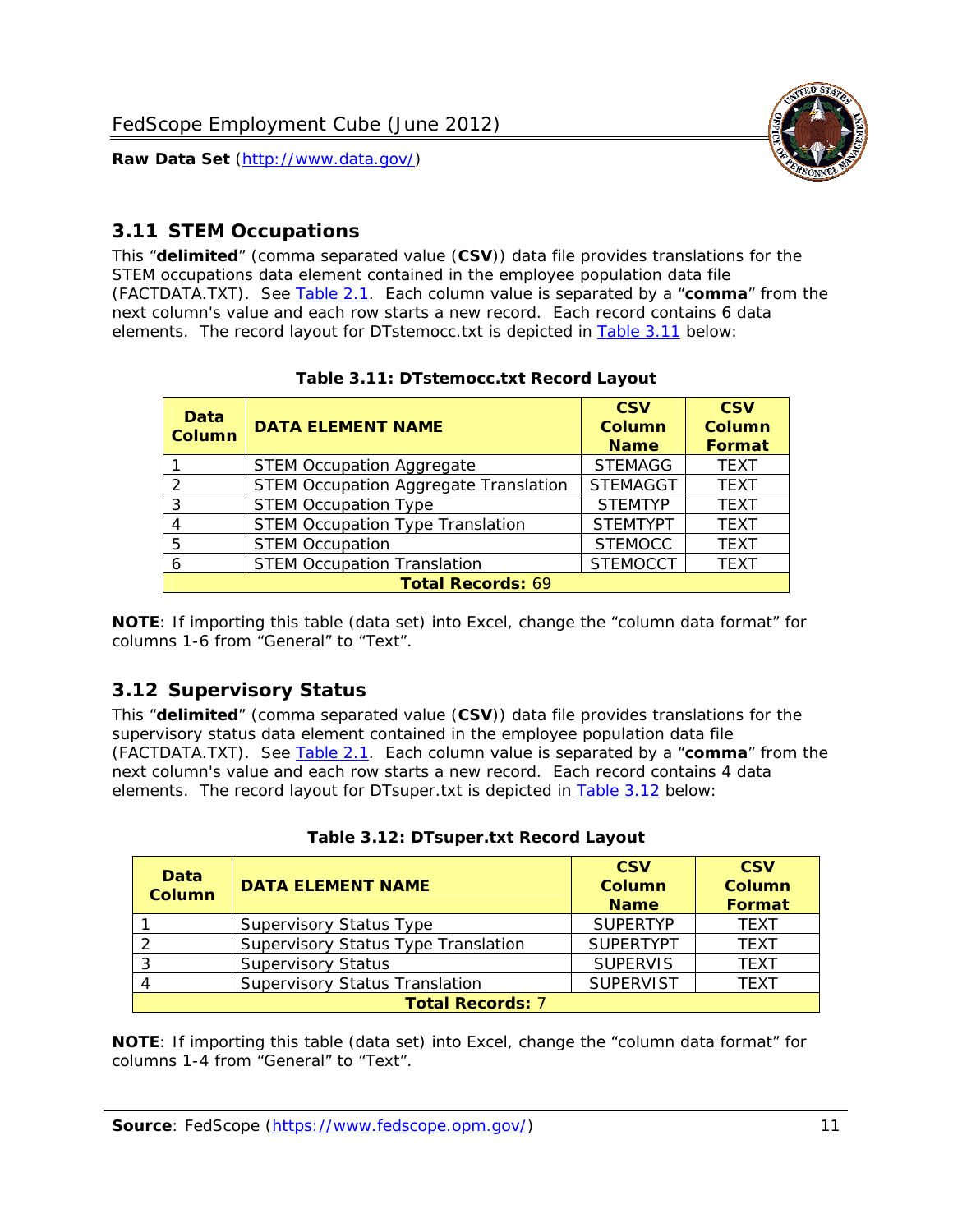

### <span id="page-12-0"></span>*3.13 Type of Appointment*

This "**delimited**" (comma separated value (**CSV**)) data file provides translations for the type of appointment data element contained in the employee population data file (FACTDATA.TXT). See [Table 2.1](#page-4-1). Each column value is separated by a "**comma**" from the next column's value and each row starts a new record. Each record contains 4 data elements. The record layout for DTtoa.txt is depicted in [Table 3.13](#page-12-4) below:

<span id="page-12-4"></span><span id="page-12-2"></span>

| Data<br><b>Column</b> | <b>DATA ELEMENT NAME</b>             | <b>CSV</b><br><b>Column</b><br><b>Name</b> | <b>CSV</b><br><b>Column</b><br>Format |
|-----------------------|--------------------------------------|--------------------------------------------|---------------------------------------|
|                       | Type of Appointment Type             | <b>TOATYP</b>                              | <b>TEXT</b>                           |
|                       | Type of Appointment Type Translation | <b>TOATYPT</b>                             | <b>TEXT</b>                           |
|                       | Type of Appointment                  | TOA                                        | <b>TEXT</b>                           |
|                       | Type of Appointment Translation      | <b>TOAT</b>                                | <b>TEXT</b>                           |
|                       | <b>Total Records: 21</b>             |                                            |                                       |

#### **Table 3.13: DTtoa.txt Record Layout**

**NOTE**: If importing this table (data set) into Excel, change the "column data format" for columns 1-4 from "General" to "Text".

#### <span id="page-12-1"></span>*3.14 Work Schedule*

<span id="page-12-5"></span>This "**delimited**" (comma separated value (**CSV**)) data file provides translations for the work schedule data element contained in the employee population data file (FACTDATA.TXT). See [Table 2.1](#page-4-1). Each column value is separated by a "**comma**" from the next column's value and each row starts a new record. Each record contains 4 data elements. The record layout for DTwrksch.txt is depicted in [Table 3.14](#page-12-5) below:

<span id="page-12-3"></span>

| Data<br>Column           | <b>DATA ELEMENT NAME</b>       | <b>CSV</b><br><b>Column</b><br><b>Name</b> | <b>CSV</b><br>Column<br><b>Format</b> |
|--------------------------|--------------------------------|--------------------------------------------|---------------------------------------|
|                          | Work Schedule Type             | <b>WSTYP</b>                               | <b>TEXT</b>                           |
| 2                        | Work Schedule Type Translation | <b>WSTYPT</b>                              | <b>TFXT</b>                           |
| 3                        | Work Schedule                  | <b>WORKSCH</b>                             | <b>TFXT</b>                           |
|                          | Work Schedule Translation      | <b>WORKSCHT</b>                            | <b>TFXT</b>                           |
| <b>Total Records: 12</b> |                                |                                            |                                       |

|  | Table 3.14: DTwrksch.txt Record Layout |  |
|--|----------------------------------------|--|
|  |                                        |  |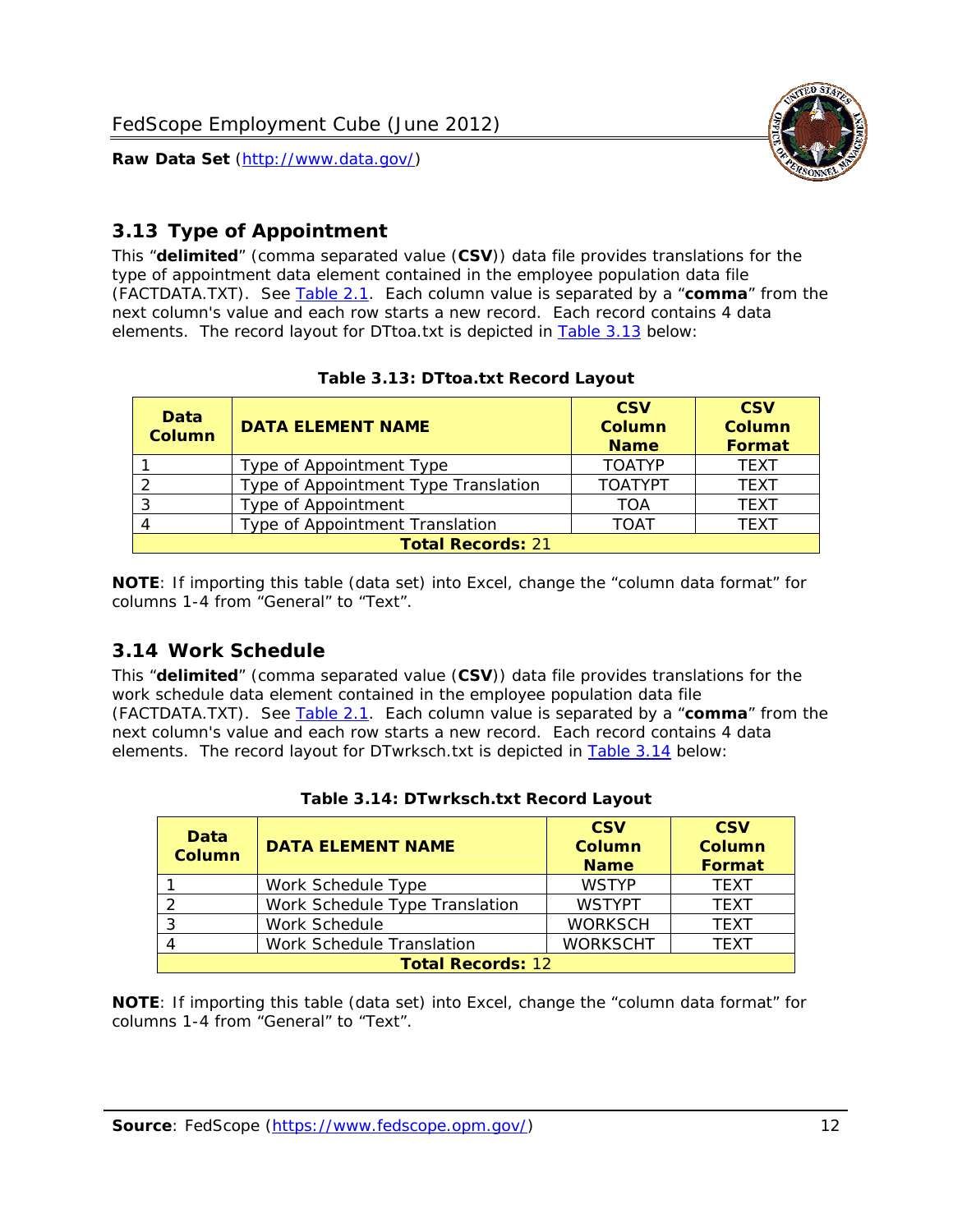

#### <span id="page-13-0"></span>*3.15 Work Status*

<span id="page-13-4"></span><span id="page-13-2"></span>This "**delimited**" (comma separated value (**CSV**)) data file provides translations for the work status data element contained in the employee population data file (FACTDATA.TXT). See [Table 2.1](#page-4-1). Each column value is separated by a "**comma**" from the next column's value and each row starts a new record. Each record contains 2 data elements. The record layout for DTwkstat.txt is depicted in [Table 3.15](#page-13-4) below:

| Data<br><b>Column</b>   | <b>DATA ELEMENT NAME</b>       | <b>CSV</b><br>Column<br><b>Name</b> | <b>CSV</b><br>Column<br>Format |
|-------------------------|--------------------------------|-------------------------------------|--------------------------------|
|                         | Work Status                    | <b>WORKSTAT</b>                     | TFXT                           |
|                         | <b>Work Status Translation</b> | <b>WORKSTATT</b>                    | TFXT                           |
| <b>Total Records: 2</b> |                                |                                     |                                |

#### **Table 3.15: DTwkstat.txt Record Layout**

**NOTE**: If importing this table (data set) into Excel, change the "column data format" for columns 1-2 from "General" to "Text".

#### <span id="page-13-1"></span>*3.16 Date*

<span id="page-13-5"></span><span id="page-13-3"></span>This "**delimited**" (comma separated value (**CSV**)) data file provides translations for the status file month date data element contained in the employee population data file (FACTDATA.TXT). See [Table 2.1](#page-4-1). Each column value is separated by a "**comma**" from the next column's value and each row starts a new record. Each record contains 2 data elements. The record layout for DTdate.txt is depicted in [Table 3.16](#page-13-5) below:

| Data<br><b>Column</b>   | <b>DATA ELEMENT NAME</b> | <b>CSV</b><br>Column<br><b>Name</b> | <b>CSV</b><br>Column<br><b>Format</b> |
|-------------------------|--------------------------|-------------------------------------|---------------------------------------|
|                         | File Date                | <b>DATECODE</b>                     | TFXT                                  |
|                         | File Date Translation    | <b>DATECODET</b>                    | TFXT                                  |
| <b>Total Records: 1</b> |                          |                                     |                                       |

**Table 3.16: DTdate.txt Record Layout**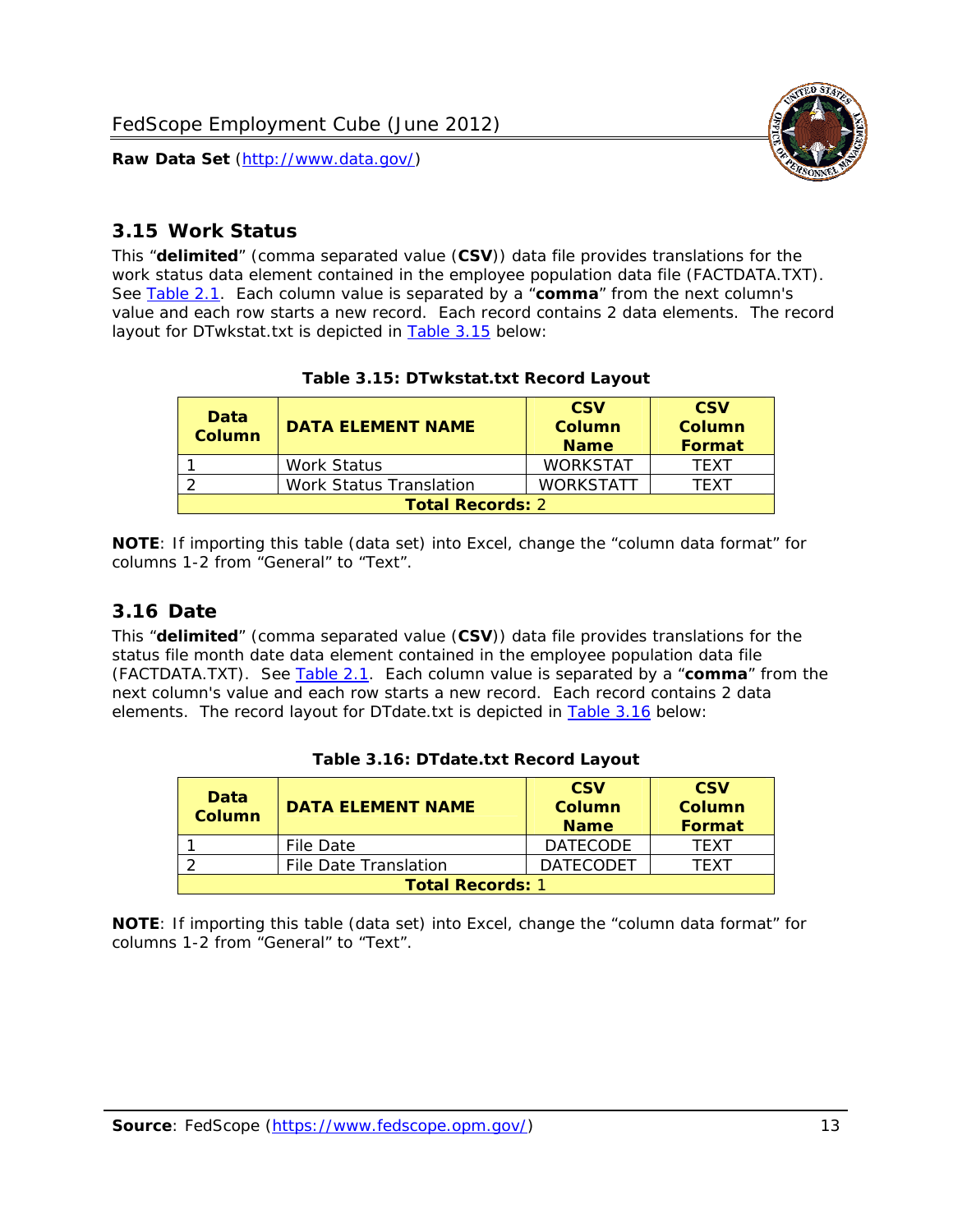<span id="page-14-0"></span>

There is no translation file for this data element. Every record in the employee population data file (FACTDATA.TXT) contains a value of "1" for this field. See Chapter [4.17](#page-16-8) for definition of **Employment**.

#### <span id="page-14-1"></span>*3.18 Average Salary*

There is no translation file for this data element. See Chapter [4.18](#page-17-1) for definition of [Average](#page-17-1) **[Salary](#page-17-1) [Average Salary.](#page-17-1)** 

#### <span id="page-14-2"></span>*3.19 Average Length of Service*

There is no translation file for this data element. See Chapter [4.19](#page-17-2) for definition of [Average](#page-17-2) Length of Service

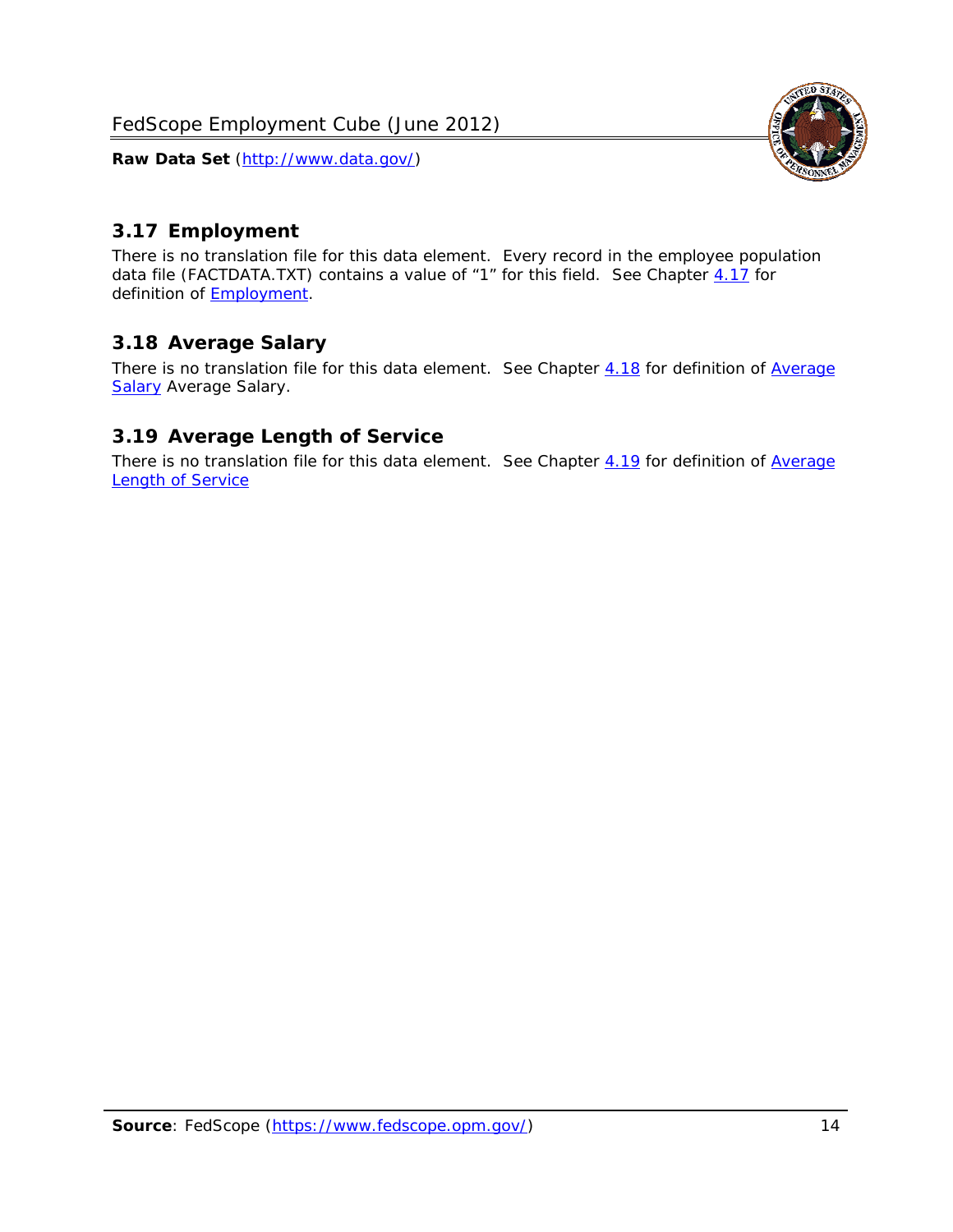

# <span id="page-15-0"></span>**4 DATA DEFINITIONS**

#### <span id="page-15-1"></span>*4.1 Agency*

The employing organization.

# <span id="page-15-2"></span>*4.2 Location*

The official duty station of an employee. Locations in the United States are defined in terms of states. Locations outside the United States are defined in terms of countries and U.S. territories.

#### <span id="page-15-3"></span>*4.3 Age*

An employee's age. Age is displayed in five-year intervals, except for an initial interval of less than 20 years and a final interval of 65 years or more.

#### <span id="page-15-4"></span>*4.4 Education Level*

The extent of an employee's educational attainment from an accredited institution.

#### <span id="page-15-5"></span>*4.5 General Schedule & Equivalent Grade*

The General Schedule grade for pay plans in the General Schedule and Equivalent pay plan category (See [Pay Plan & Grade](#page-16-0)).

#### <span id="page-15-6"></span>*4.6 Length of Service*

The number of years of Federal civilian employment, creditable military service, and other service made creditable by specific legislation. Length of service is grouped by five-year intervals, except for:

- a. the initial intervals of less than 1 year, 1-2 years, and 3-4 years and
- b. the final interval of 35 years or more.

# <span id="page-15-7"></span>*4.7 Occupation*

An employee's occupation as defined by the Office of Personnel Management (OPM).

# <span id="page-15-8"></span>*4.8 Occupation Category*

Occupational categories are defined by the educational requirements of the occupation and the subject matter and level of difficulty or responsibility of the work.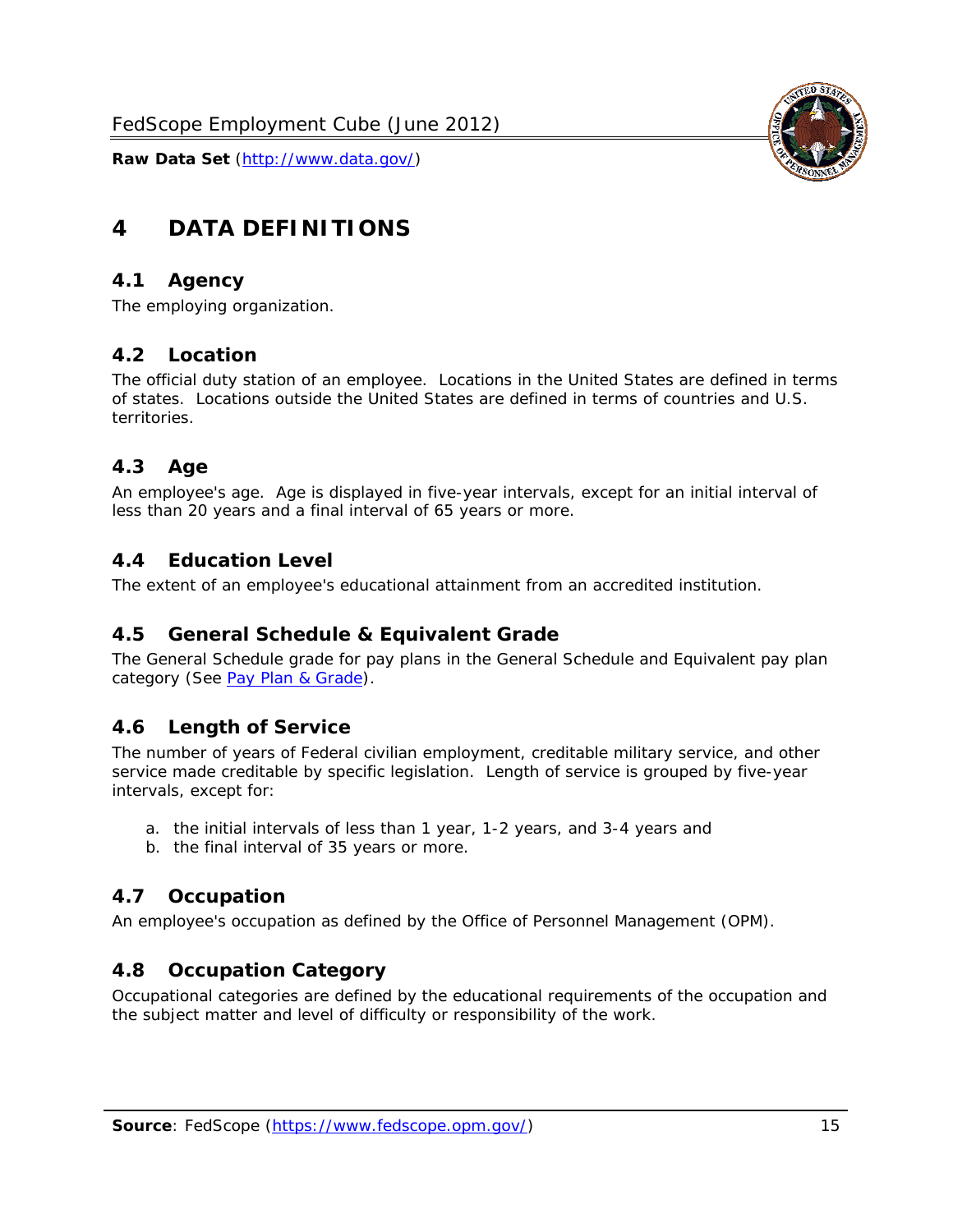

### <span id="page-16-0"></span>*4.9 Pay Plan & Grade*

The pay system and, where applicable, the grade used to determine an employee's basic pay rate. Grade denotes a hierarchical position in a pay plan and is sometimes referred to as level, class, rank, or pay band.

# <span id="page-16-1"></span>*4.10 Salary Level*

An employee's adjusted basic pay, which is an annualized rate of pay. Adjusted basic pay is the sum of an employee's rate of basic pay plus any locality comparability payment and/or special pay adjustment for law enforcement officers. Salaries are grouped by \$10,000 intervals, except for an initial interval of less than \$20,000 and a final interval of \$180,000 or more.

An employee's actual earnings may be more or less than the annualized rate because of factors such as overtime, shift differentials, less than full time work, or leave without pay.

#### <span id="page-16-2"></span>*4.11 STEM Occupations*

Listing of occupations grouped into the following four occupational series:

- 1. **S**cience
- 2. **T**echnology
- 3. **E**ngineering
- 4. **M**athematics

#### <span id="page-16-3"></span>*4.12 Supervisory Status*

The nature of managerial, supervisory, or non-supervisory responsibility assigned to an employee's position.

#### <span id="page-16-4"></span>*4.13 Type of Appointment*

An employee's appointment in terms of permanence and competitiveness.

#### <span id="page-16-5"></span>*4.14 Work Schedule*

The time basis on which an employee is scheduled to work.

#### <span id="page-16-6"></span>*4.15 Work Status*

A combination of Type of Appointment and Work Schedule data elements. The Work Status data element is limited to "Non-Seasonal Full Time Permanent" and "Other Employees".

#### <span id="page-16-7"></span>*4.16 Date*

<span id="page-16-8"></span>The file date (e.g. June 2012 represented by 201206).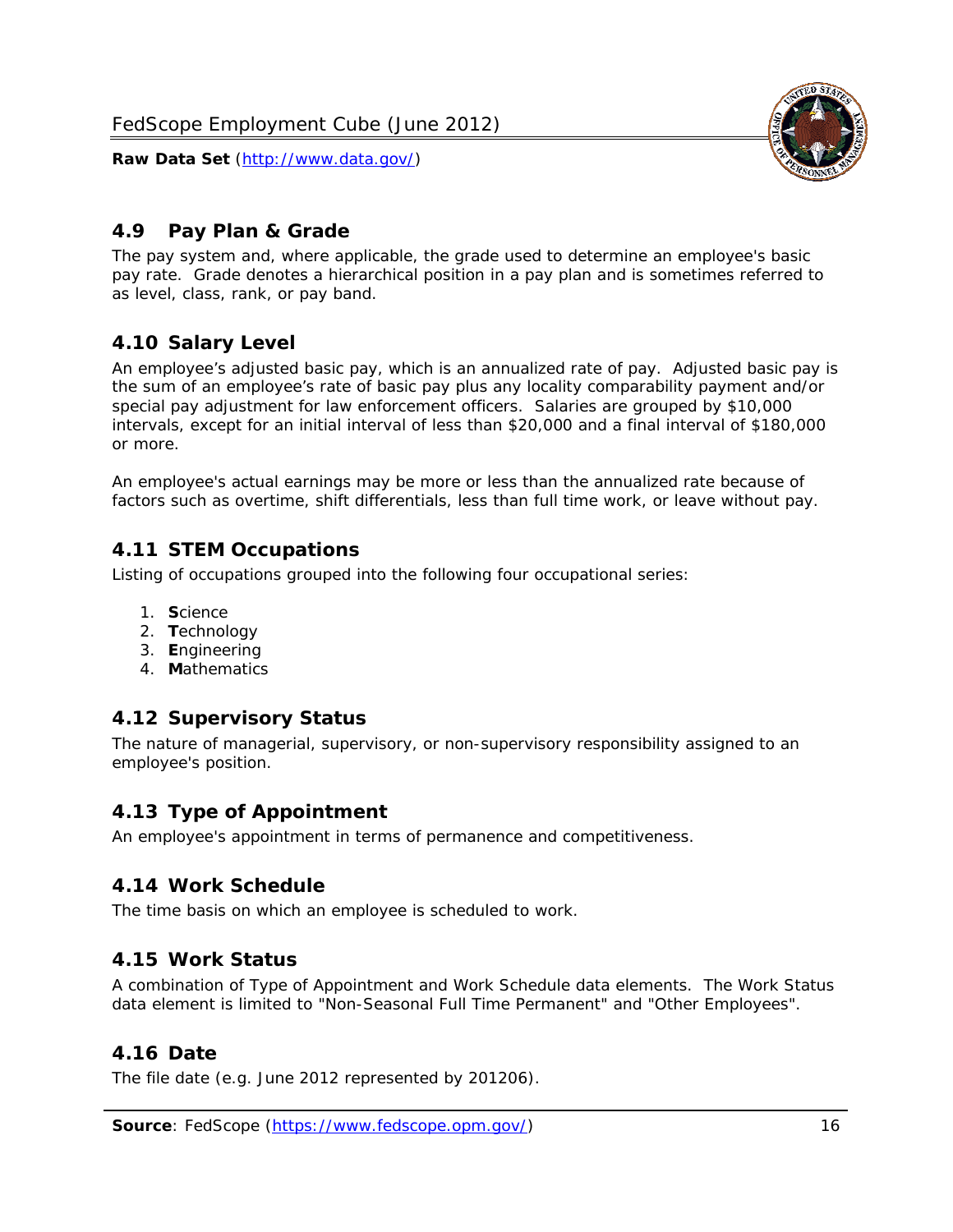

# <span id="page-17-0"></span>*4.17 Employment*

A measure representing the number of employees in pay status at the end of the quarter (or end of the pay period prior to the end of the quarter).

#### <span id="page-17-1"></span>*4.18 Average Salary*

A measure representing the average adjusted basic pay, an annualized rate of pay. Adjusted basic pay is the sum of an employee's rate of basic pay and any locality comparability payment and/or special pay adjustment for law enforcement officers.

An employee's actual earnings may be more or less than the annualized rate because of factors such as overtime, shift differentials, less than full time work, or leave without pay.

Invalid salary values are excluded from the average. A large number of invalid values could invalidate the average. To obtain counts of invalid values, display the data using the Salary Level dimension (See [Salary Level\)](#page-16-1).

#### <span id="page-17-2"></span>*4.19 Average Length of Service*

A measure representing the average number of years of Federal civilian employment and creditable military service.

Invalid values are excluded from the average. A large number of invalid values could invalidate the average. To obtain counts of invalid values, display the data using the Length of Service dimension (See [Length of Service](#page-15-6)).